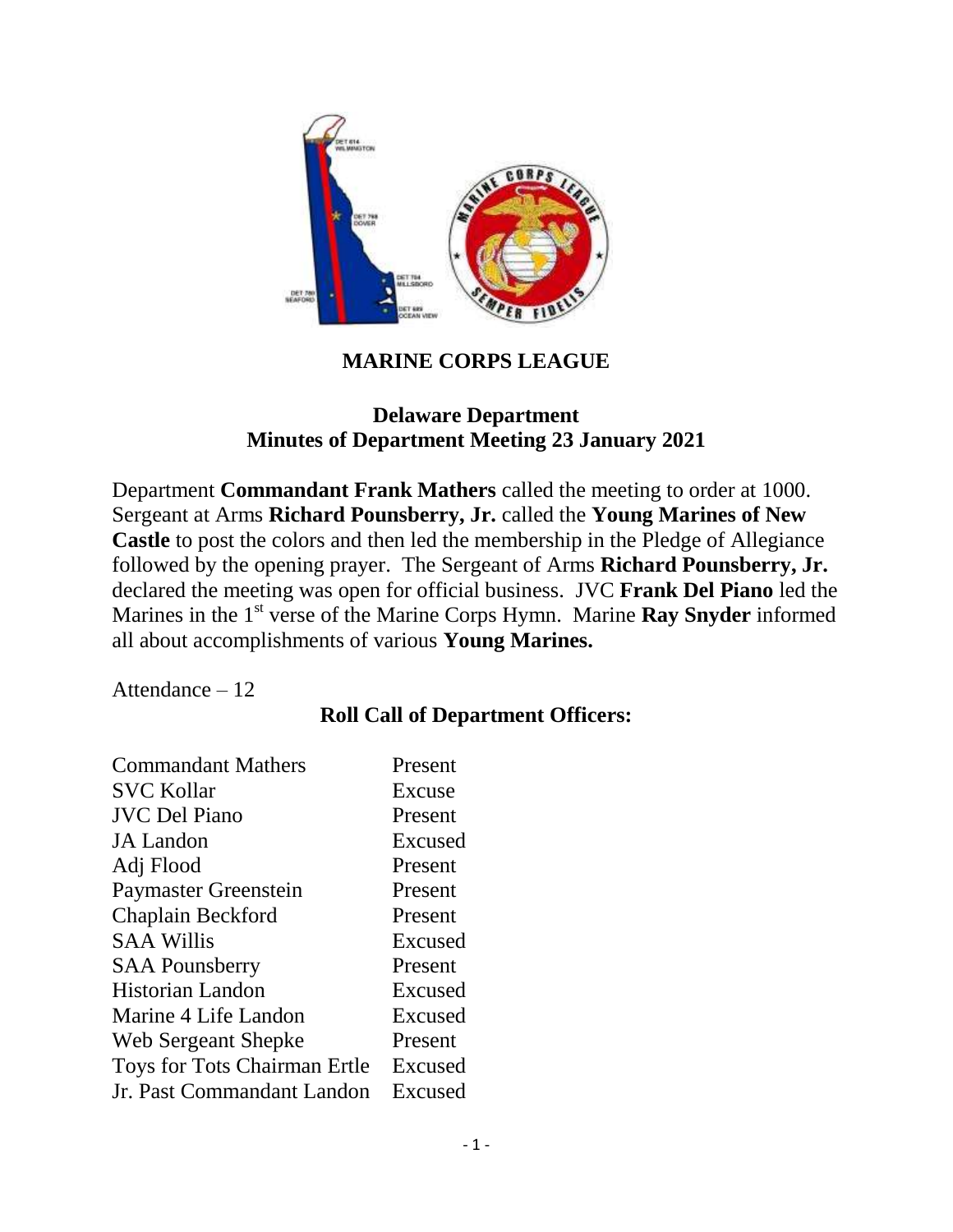Boy Scout Coord. Willis Excused Boy Scout Coord. Jacobs Present

All Officers are present and accounted for.

**Past Commandants** were recognized. **Marine Ray Snyder** was in attendance. **Marine of the Year Jack Flood, Jr., Ray Snyder and Frank Mathers** were in attendance.

# **Minutes**

**The Minutes** were posted on the Department Website. A Motion was made and seconded to approve the Minutes. It unanimously passed.

# **Adjutant's Report**

**Adjutant Flood** just received the Quarterly Report by the **Devil Dogs**. Past Devil Dogs Commandant **Dave Jacobs** will read the Report under Detachment Activity Reports. It helps get the Report's prepared and distributed a week in advance.

### **Paymaster's Report**

**Paymaster Greenstein** gave the Quarterly Report of Income and Expenses. He clarified that both accounts are at Tidewater Credit Union. A Motion was made, subject to Audit, and seconded to approve the Report. It unanimously passed.

### **Chaplain's Report**

**Chaplain Beckford** requested that the Detachment's keep her advised of Death's and/or Sicknesses. Always include Detachment Number in submitting your Reports. Commandant Mathers commended Marine Beckford for her excellent work.

#### **Department Elective Officers Reports**

**Commandant Mathers –** A request was made that all Detachments hold Meetings in person or Zoom. Daytime Meetings are also a possibility during these difficult times due to COVID-19. A decision will be made prior to our Annual May Meeting on the location.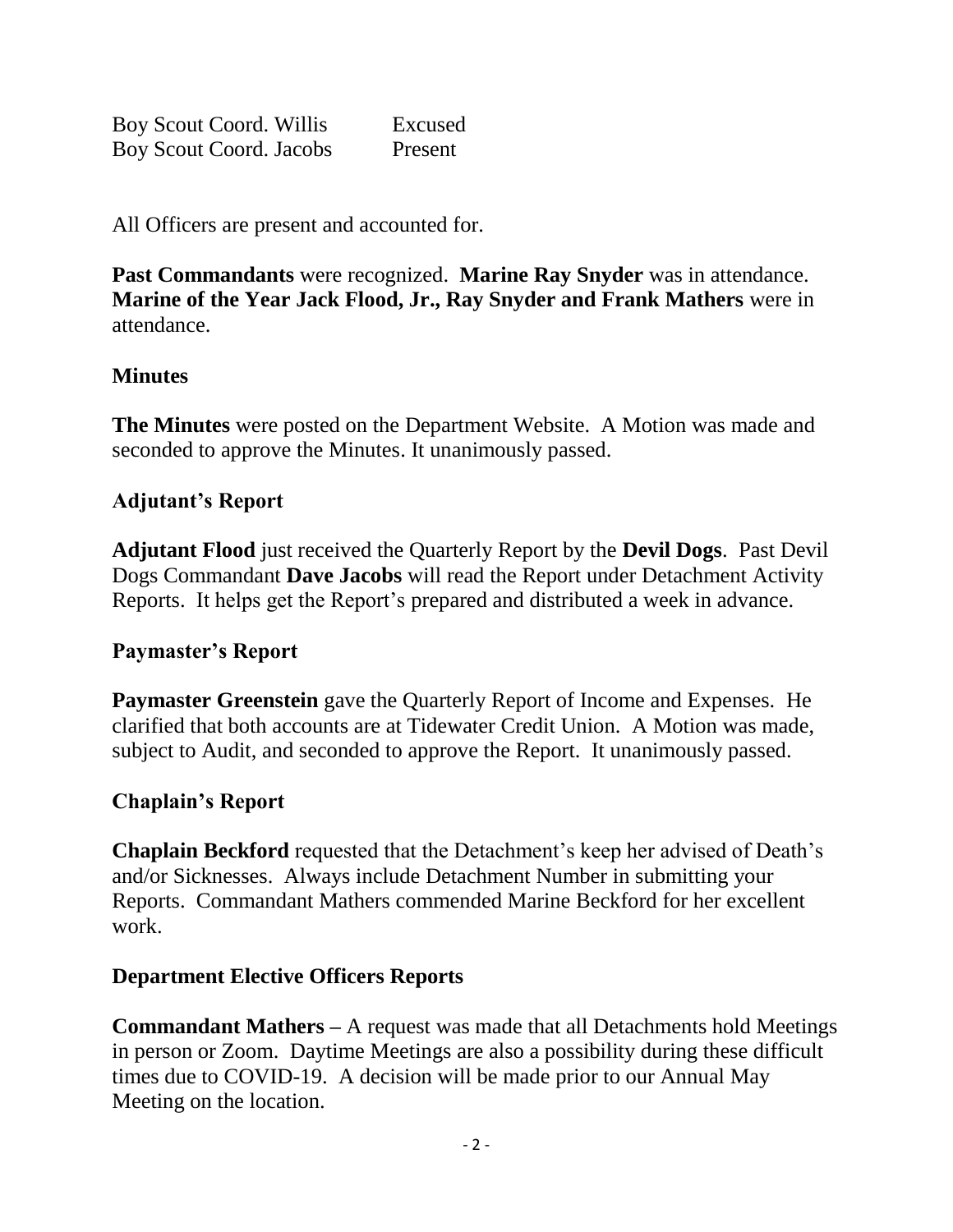**Senior Vice Commandant Kollar – None.**

**Junior Vice Commandant Del Piano – No Report.**

**Judge Advocate Landon – None.**

**Detachment Activity Reports**

**First State – The Semper Fi Bike Boardwalk Ride in Ocean City** was a Big Success. **A donation of \$10,000 was made to the Semper Fi Fund. Toys for Tots** was successful led by **Marine Richard Pounsberry, Jr. Our Marine Birthday Ball** was once again very successful at the Ocean Pines Yacht Club and their Marine of the Year Award was presented. The Color Guard was provided by the Detachment.

**Diamond State –** They are holding Meetings and it's new **Officers** will be sworn in this Thursday**. The Toys for Tots Collection** was headed up by **Marine Bob Davis. Three Courts of Honor** were held for **Eagle Scouts. Two Scholarships**  were given out to the **MJROTC Program at Indian River.** They made contact with **1 st State, Young Marines Program.** And are developing a working relationship.

**Central –** The Meetings have been attended by an average of 10 Marines.

**Devil Dogs –** They are still having Meetings. They are down to 46 Members. **Marine Butch Crismond headed up the** Toys for Toys Program for the Devil Dogs. We did not have a **Marine Corps Ball** this past year.

**Holcomb –** They only had nine Members attend **the Christmas Dinner.** They are still having a problem at the **Reserve Center.** 

# **Unfinished Business**

**Commandant Mathers** discussed our upcoming **2021 Mideast Conference.** It will be held **16-18 April 2021**at the Atlantic Sands Hotel & Conference Center located in Rehoboth Beach, Delaware. A Meeting was just held Friday 22 January attended by 15 Marines chaired by **Marine Dick Kollar.** The Hotel Manager was also in Attendance. Currently a maximum of 50 persons are allowed. The hope is the number will climb to 150 by 1 April. We can cancel with a seven day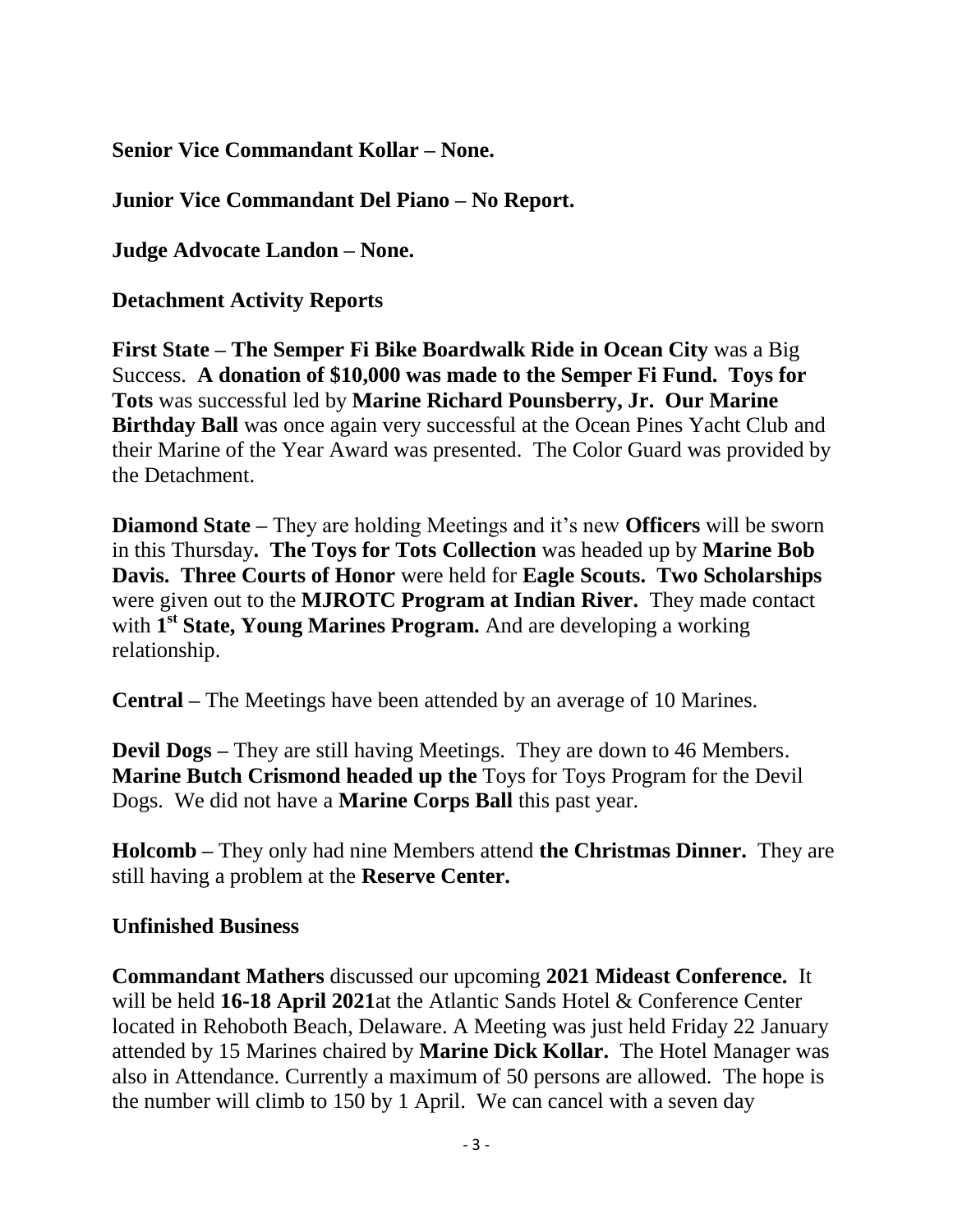notification. Our Guest Speaker will be our own, **Marine Bill Farley.** Make Reservations as soon as you can. Our **Cut-Off Date** will be **1 March.** The Saturday Conference Meetings should be attended by all Delaware Members. The Dinner will also be a Grand Event with a sit-down Dinner served. **West Virginia** may not be able to attend due to COVID-19. Discussion followed on the Finances and what numbers are needed. **Commandant Mathers** will resend all Conference Information to the Adjutant who will distribute to all Detachments. We will add the Cut Off Date of 1 March.

**Commandant Mathers** discussed a future power point presentation that will be available. Use local Newspapers to get the word out of what we accomplish.

**Commandant Mathers** requested to get all your **Marine For Life** Reports to **Marine Landon.** 

**Commandant Mathers** thanked the **Holcomb Detachment** for hosting this Meeting. **Marine Snyder** has Marine Bags for all in attendance.

**Commandant Mathers** reminded everyone of the Election of Officers at the May Meeting. Our SVC and JVC are interested in moving up. Marine Richard Poundsberry is interested in the JVC Position. If anyone is interested, please stepup.

**Commandant Mathers** informed us that any questions on the Boy Scout Program can be obtained from Ralph Willis or Dave Jacobs. Marine Jacobs requested that Detachments that have a Courts of Honor let Ralph or Dave know.

#### **New Business**

**Commandant Mathers** has not received any requests for **Marine of the Year**  from **Mideast Detachments. Our Delaware Detachments** need to submit any nominations ASAP. The one that has been submitted must be redone.

#### **Good of the League**

**Commandant Mather**s discussed the **Toys for Tots** Program issues. Monies are available to the various units to purchase Toys. **Marine Pounsberry** is going to setup a working group to better organize as we move forward. His phone number is 302-628-2624. **Marine Diane George** has been very helpful is preparing the Certificates. **Marine Bob Davis** was presented a **Meritorious Commendation**